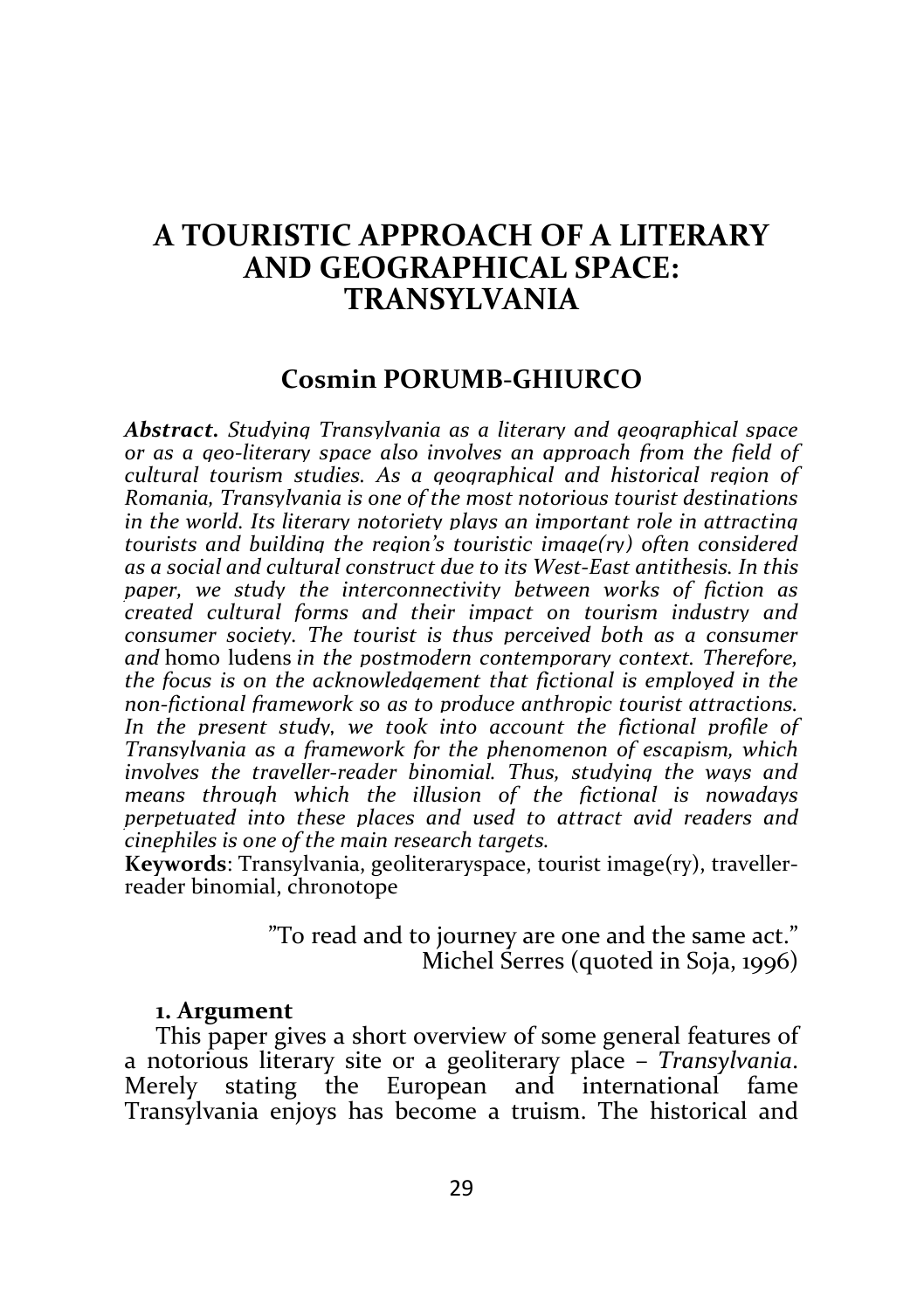geographical province of Transylvania has long turned into a quasi-universally renown tourist brand.

There is an intricate connection between literature and tourism which has had a long history, most likely beginning with the notorious and successful story of Penguin paperback editions which started in 1934, when Sir Allan Lane, standing on a platform in Exeter after paying a visit to Agatha Christie, discovered there were no good titles to offer for the journey. Since then, many studies have shown that travellers at airports, railway stations and bus terminals tend to buy newspapers but also novels, or bring books from home on their journey. In addition, tourists most often consult guide books and maps to discover more facts about the city they will visit.

As Michel de Certeaustates, "What the map cuts up, the story cuts across. In Greek, narration means «diegesis»: it establishes an itinerary (it «guides») and it passes through (it «transgresses»)" (1984: 129). The ultimate way to fully comprehend a place is to know it also through the literature that is set there and, by imagining characters and events in that same place, the reader constructs a place as well.

The dialectics of space is explained by Henri Lefebvre in his seminal study The Production of Space (1991), where he differentiates thefollowing: *espace perçu* (perceived space), espace conçu (conceived space) and espace vécu (lived space). The espace vécu is the most relevant as the space of representation that can contain all real and imagined spaces simultaneously, where the imagination overlays the physical space. Thus, when visiting an historical and geographical region as Transylvania after reading about it in the Dracula novel, readers can merge the mindscape they based on the book and the real "regions cape" right before their eyes into one unique experience, the literary tourism.

The urge to get away, to travel, blends the phenomenon of escapism into the world of fiction. For literary tourists the primal source of escapism comes from the novels they read, inciting the desire to visit the place(s) mentioned in the books. Thus, the so-called "derived escapism" transcends from literature into tourism. The illusion of the fictional world is perpetuated into the real locations used to attract avid readers and cinema buffs alike. Their escapism is based on the chronotope (Bakhtin, 1981) used in the book and films, when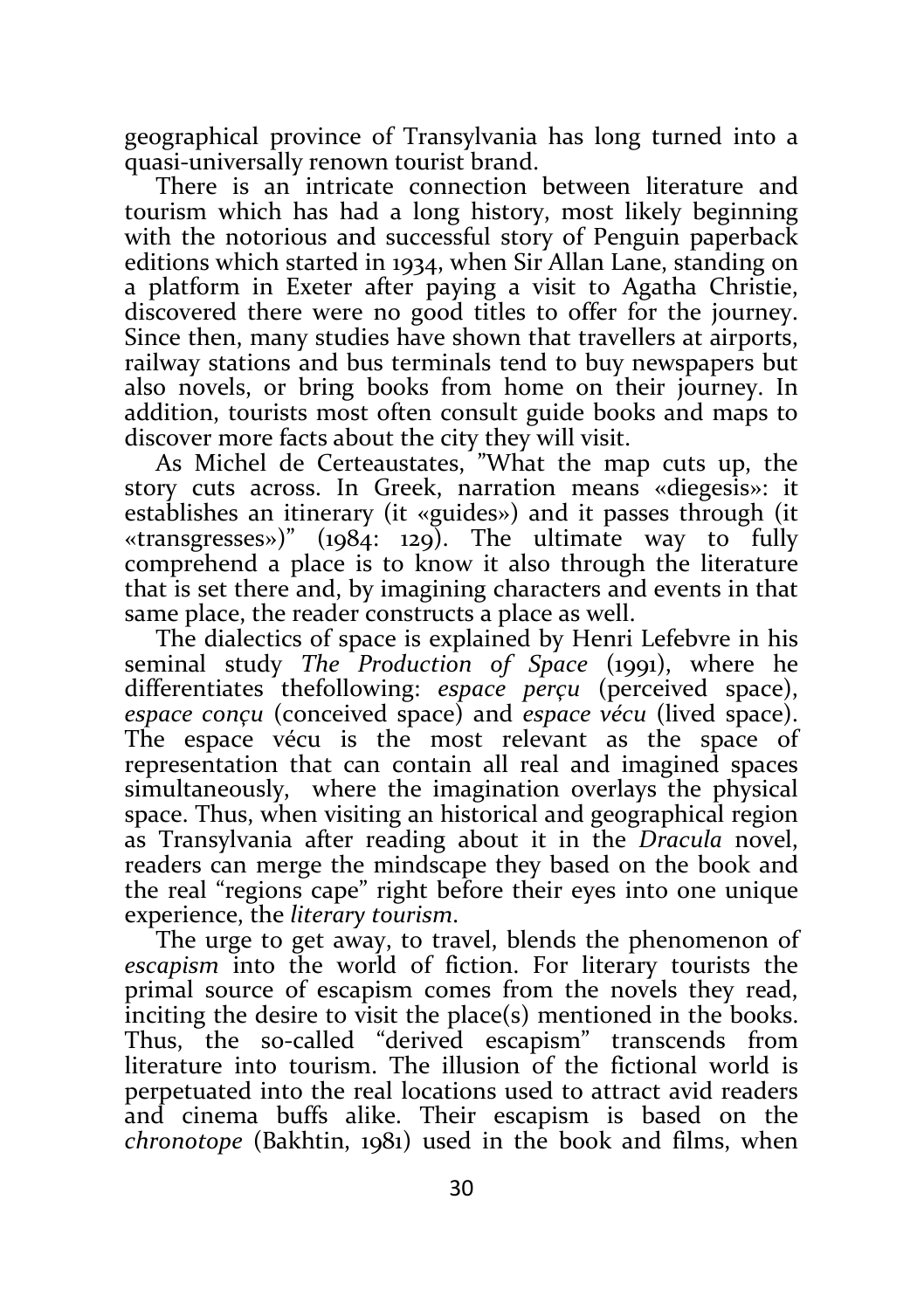they visit cities or other places and spaces described in the fictional worlds. After having read a book, the reader is inspired to visit the locations of the city described in the works of literature, they thus acquire palimpsestic features. The so-called flâneur experiences the city, its streets and inhabitants, wanders aimlessly and translates afterwards all this into words in the urban narrative (Benjamin, 1968). Furthermore, the reader acts as a flâneur, while he/she walks through the city and observes it in search of the places portrayed in his/her favourite works of literature. The literary tourists can be considered as flâneurs renversés since they wish to perceive the city they are visiting in the way it was described in the text.

### 2. Delimiting and characterising Transylvania as a geographical and historical region 2.1. Etymology

The regionym "Transylvania" is a composite of trans ("over", "across") and silva ("forest"), which, if translated, would result in the phrase "across the forest". It was first mentioned in 1075 in the form Ultra Silvam, followed by Ultrasilvanus, in Anonymus's Gesta Hungarorum of 1111. A new placename surfaces in the 13th century, that of Septem Castra, translated by the Saxons as Siebenbürgen, meaning "the Seven Citadels" (Kronstadt, Schässburg, Mediasch, Hermannstadt, Mühlbach, Bistritz and Klausenburg).

# 2.2. Establishing Transylvania's frameworkand delimiting it spacially

Transylvania is a historical and geographical province of Romania, which borders the following historical regions: Bucovina to the north-east, Moldavia to the east, Wallachia ("Muntenia") and Oltenia to the south, Banat and Crişana to the west, Sătmar and Maramureş to the north. Delimiting this geographical region has been and still is a very complicated undertaking, as one could deduce from the specialised literature, the various works that deal with this region containing very different points of view in this regard.

However, if one were to consult the literature on this topic, one would notice a certain convergence of opinions towards classifying the central part of the country (the Transylvanian Plateau and the Carpathian slopes leaning towards it) as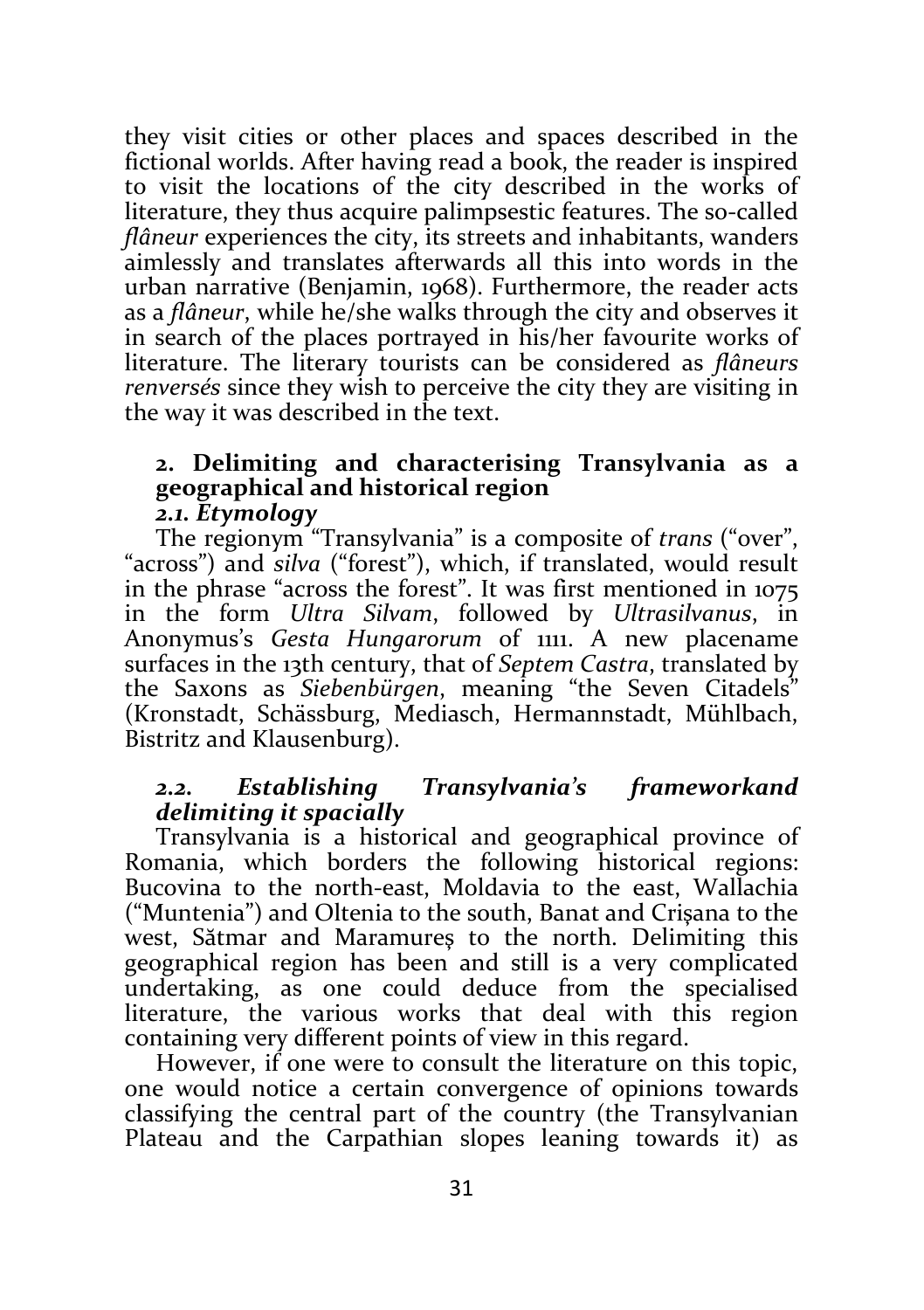inherently belonging to the Transylvanian area. Thus, the territory of Transylvania – considering its narrowest meaning, which will be used throughout this paper – covers the counties of Alba, Bihor, Bistriţa-Năsăud, Braşov, Cluj, Covasna, Harghita, Hunedoara, Mureş, 24 local units in the county of Sălaj and Lăpuş Country in the county of Maramureş. For pragmatic reasons and for the improvement of the degree of functionality of the concepts and of the research methodology, the county of Sălaj was included in the study in its entirety.

### 2.3. DefiningTransylvaniaspacially

The first variant of the regionym Transylvania refers to the macroregion which, during the Middle Ages, was branded as "The Voivodeship of Transylvania" or "The Transylvanian Voivodeship" (etymologically speaking, "the land across the forests"), its surface adding up to approximately 57,000 km², with a population of ca 4,300,000 inhabitants. Closely related to this opinion is the view that the term Transylvania can also convey a narrower meaning, pertaining strictly to the area flanked by the Carpathians (i.e. the similarly named Transylvanian Plateau), thus delimited by the Eastern Transylvanian Plateau), thus delimited Carpathians ("Orientali"), the Southern ones ("Meridionali") and the Western ones ("Apuseni").

The second variant of the term is a more widely encompassing one, also including, at a much greater extent, Crişana, Sătmar and Maramureş, i.e. the "Western Lands" or "Partium", which were added to the historical inner Carpathian nucleus after mid 15th century, constitutingtogether the Principality of Transylvania.

Sometimes the name "Transylvania" is postulated with an even wider meaning, being equated with those parts of Romania west of the Eastern Carpathians and north of the Southern Carpathians, thus including Banat as well.

# 3. Transylvania's tourist attractions

The ensemble of tourist attractions of this area shows an exceptional variety and complementarity, endowing Transylvania with the privileged status of a complex, yet unitary tourist region, conferred with an indisputable individuality concerning imagery and representation, profoundly inoculated in the collective conscience of tourists.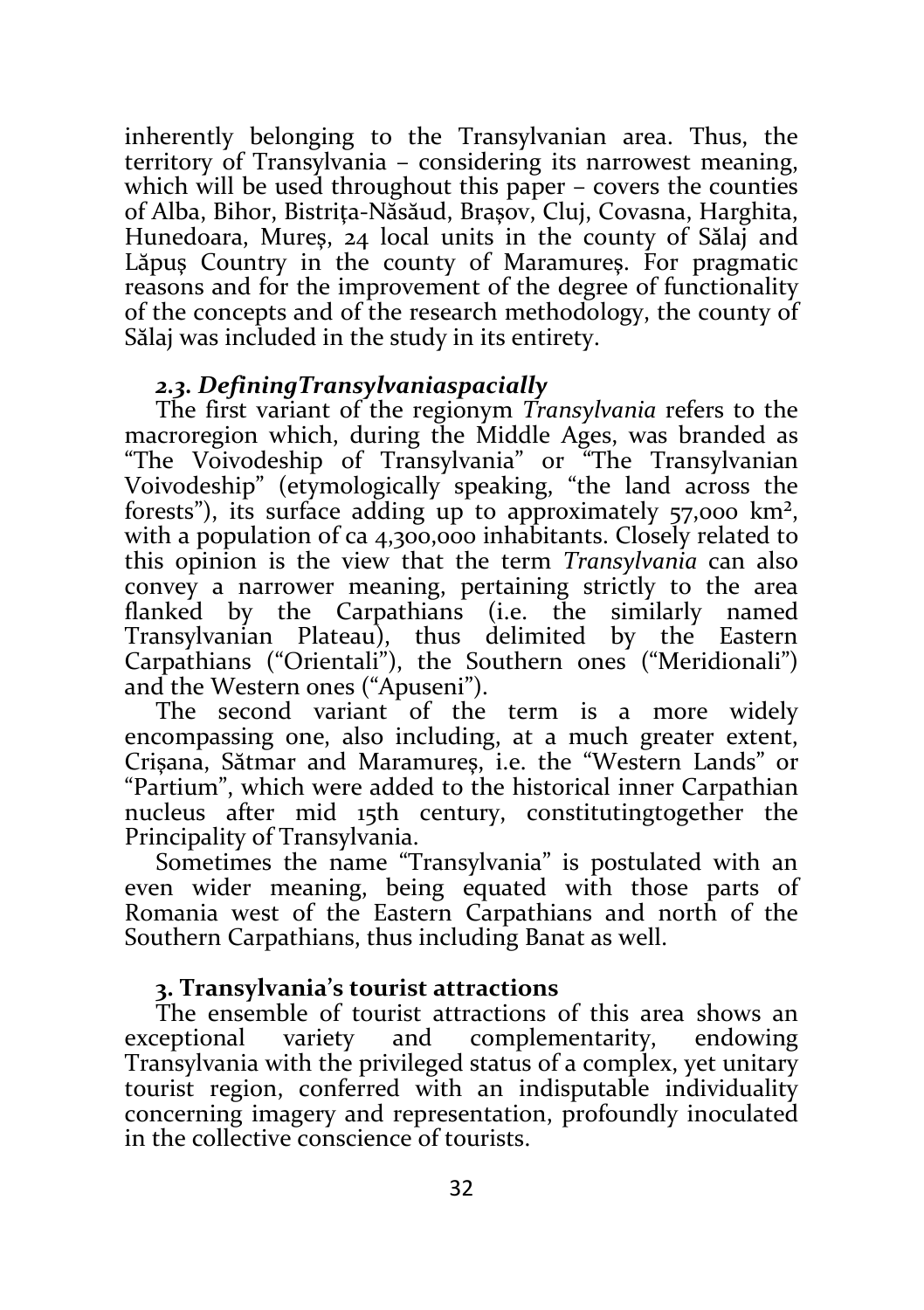# 3.1. The natural tourist attractions

The attractions of this typology are associated with the natural tourism potential, including the natural frame and all the components belonging to it, in a territory. The natural frame assembly, including elements circumscribed by it, is attracting a segment of real or potential tourists (Ciangă, N., 2007).

As a short overview, we shall enumerate the most significant categories of natural and anthropic attractions in Transylvania. We can thus identify the following natural tourist attractions:

As a short overview, we shall enumerate the most significant categories of natural tourism attractions in Transylvania, as follows:

 landscape with a scenic value: glacial or volcanic landscapes, landscapes based on limestone or conglomerates, Carpathian valleys, salt karst;

 climatic and bioclimatic resources: bioclimatic indices, aeroionisation as a physiotherapy factor, climatotherapy, the biological effect of climate, bioclimate;

 hydrogeographical resources: hydrochemical types (carbonated water, salty or chlorosodic water, alkaline water, alkaline earth water, iodinated water, thermomineral water, hydromineral ores), peloids, surface waters, the hydrographical network;

 biogeographical resources: phytogeographical (vegetation) and zoogeographical (fauna, including game and fishes).

# 3.2. The anthropic tourist attractions

The anthropic heritage tourism function is complementary to that of the natural heritage or derived from this, and it may become dominant in order of capitalization, with multiple beneficial effects for transylvanian communities and environment. As a defining identity attribute, which marks the studied area, multiculturalism is highly visible in the multiple cultural and ethnographic interferences.

The most noteworthy anthropic tourism resources are the cultural/historical attractions, of which we briefly mention further.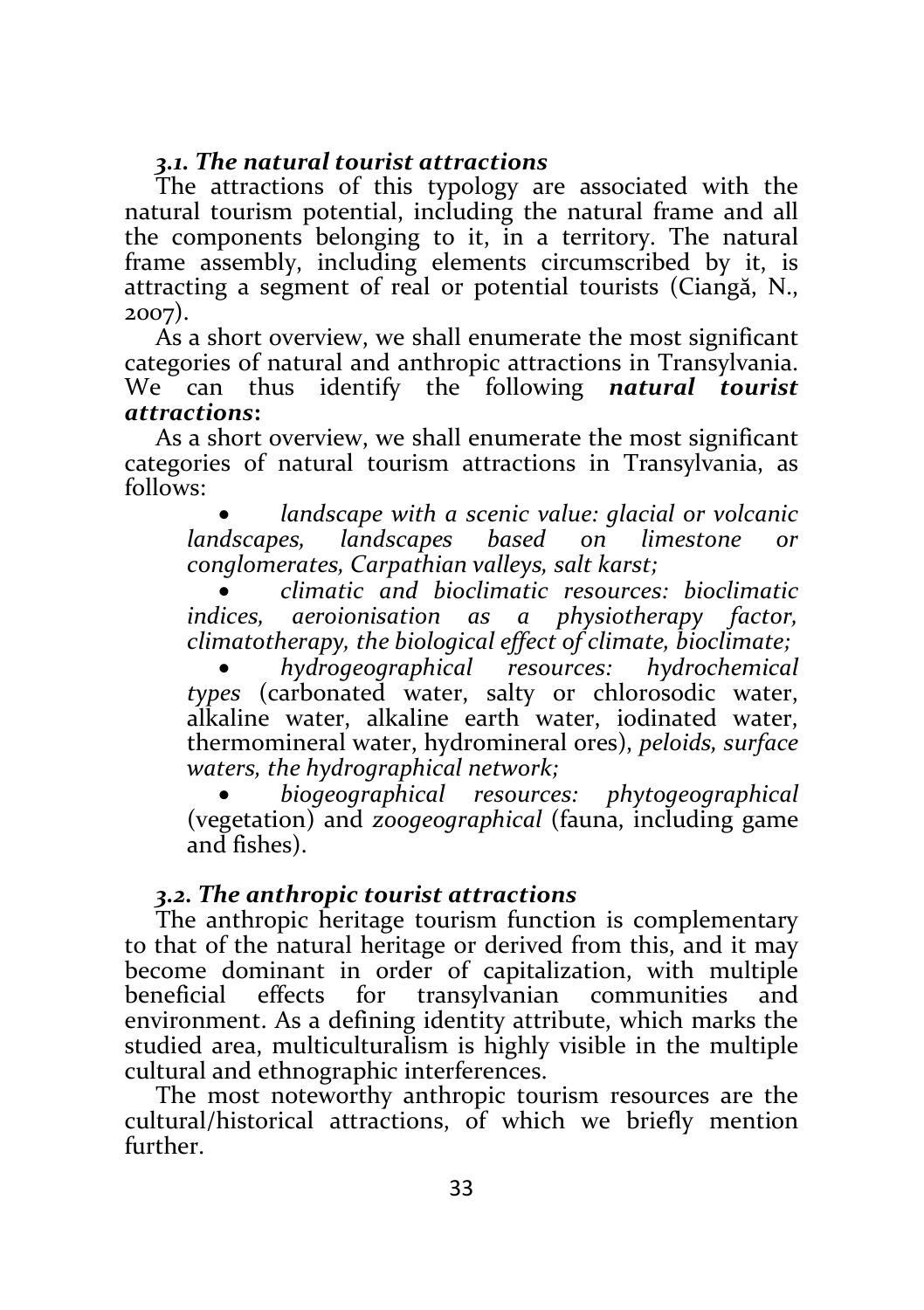The most noteworthy **anthropic attractionsare** the cultural/historical resources, of which we briefly mention further:

 archaeological vestiges pertaining to prehistory and the Dacian and Roman civilisations;

- mediaeval historical/cultural sights;
- cultural sights with tourism functions;

 economic sights dating from the modern and contemporary age, with tourism functions;

 resources belonging to traditional rural culture and civilisation.

### 4. Literary tourism

Literarytourismis a kind of tourism where tourists visit either places associated with an author or locations featured in literary work (Hoppen, 2014: 1). Literary tourism can thus be regarded as a form of cultural or heritage tourism (Herbert, 2001: 313, Hoppen, 2014: 3).

Within the definition of cultural tourism as "forms of tourism that highlight the cultural, heritage or artistic aspects of a destination or experiences and activities for a tourist" (Douglas, N. et al, 2001: 114), literary tourism and fiction induced tourism can be regarded as a part of cultural tourism since the tourists base their visits on literature as a cultural product. It should be underlined that both literary tourism and fiction induced tourism represent a relatively recent field of research in thematic tourism. Nevertheless the definitions vary and there are still views denying the very phenomenon of literary tourism such as Jafari's explanation from the Encyclopedia of Tourism, because he rightly incorporates in his interpretation the idea of travelling through space and time, a fusion of mythical, historical and fictional aspects.

"Literary tourism is a form of tourism in which the primary motivation for visiting specific locations is related to an interest in literature. This may include visiting past and present homes of authors (living and dead), real and mithical places described in literature, and locations affiliated with characters and events in literature. Regions strongly associated with an author may be marketed in that vein, such as «Shakespeare Country»". (Jafari, 2000: 360).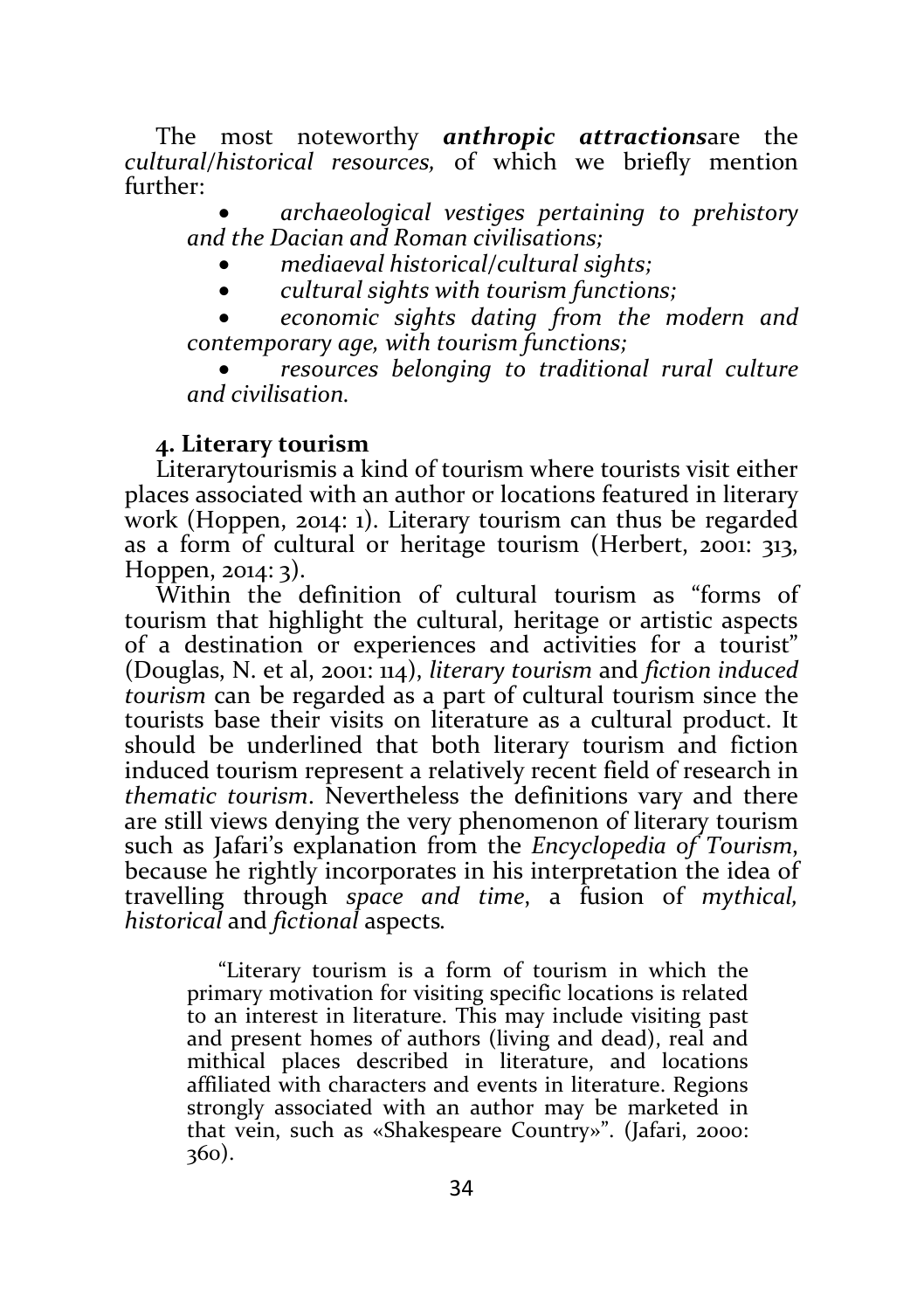However, the term

"literary tourism" includes ambiguity in itself, as Nicole Watson remarked: "The embarrassment of the literary tourism is encapsuleted in the very phrase, which yokes «literature» – with its longstanding claims to high, national culture, and its current aura of high-brow difficulty and professionalism – with «tourism», trailing its pejorative connotations of mass popular culture, mass travel, unthinking and unrefined consumption debased consumables, amateurishness and inauthenticity" (Watson, 2009: 5).

Literary tourism is an important form of thematic tourism in many countries. The literary sites attract a large number of both domestic and foreign visitors. This paper gives a brief introduction in literary tourism, literary tours and qualities of a literary place, focusing on Transylvania.

Any place associated with a writer or his work may be turned into a tourist attraction, which forms the basis of literary tourism.There are two major types of literary places: those oriented towards a fictional character or setting and those focusing on an author. Literary places may vary in their appearance and grandeur ranging from plaques on the houses associated with authors or statues in public places to writers' house museums or houses associated with the fictional life of characters. Most literary places are considered cultural heritage and are open to public in the form of museums or places of interest included in cultural tours. Some of these places are accomodation points which tourists may rent at various prices. Sometimes the literary places are not buildings, but may be anything from a railway line associated with a writer or character to a landmark that may have served as an inspiration for a masterpiece. The writers' graves may also be places of literary pilgrimage for tourists and most of them are located within churches or graveyards.

### 5. Literarytourism as a form of thematic tourism

As already stated, literarytourismcan be considered a specific form of thematic tourism referring to the tourists who visit places described in literature or used as locations in films that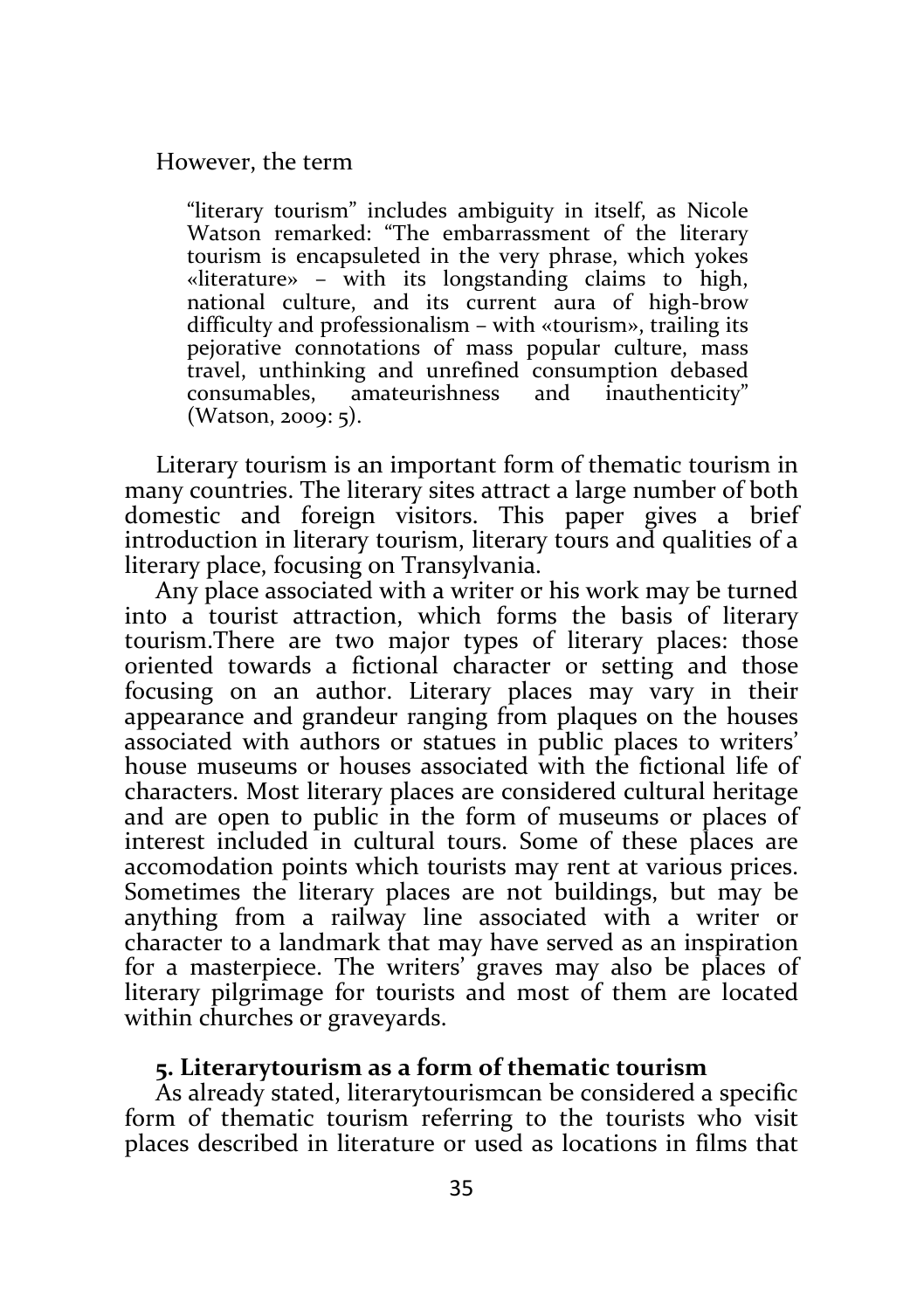are based on novels. Regarding the chronotope, literary tourists tend to visit places that were accurately portrayed in books, and those that were used as an inspiration for fantastical settings in literature (Smith, 2012: 12).

When it comes to places that exist but could not have been used by the characters due to anachronism, the readertouristwill take them as real in a special way. Thus, the castle described in Dracula (Bran Castle?) is still regarded as a fortification but also associated with the novel. Therefore, it can be said that places in literary tourism have a twofold function: one the one hand there are real places available to all tourists and, on the other hand, there are imagined places attracting reader-tourists.Fictional places may be based on real locations, but they are not necessarily accurate reconstructions of existing places, they are "disguised places" (Robinson, 2002), imaginary locationshaving real ones as a model, to a certain extent the framework and scenery are re-invented and recreated in the work of fiction.

There are many theories analysing the tourists' expectations. Some authors claim that tourists prefer staying in the "environmental bubble" and choosing "pseudo-events", whereas others hold that tourists would rather go for "staged authenticity" (Smith, 2012: 15). In accordance with this division, it can be assumed that literary tourists are content to visit places described in novels and plays, even though they are fully aware of the fact that the chronotope used in the works of literature does not always have a real support. Smith states that "the conditions of inventiveness and believability also extend to the settings in which a writer places a story or poem, thereby figuratively transporting the reader to these places, whether real or fictitious" (Smith, 2013: 26).

The literary tourists may be further divided into two categories. The first one includes those who visit places related to their favourite writers, such as birthplaces, monuments, writers' memorial houses where they wrote their oeuvre, or cemeteries where they were buried. The second category of literary tourists would include those who visit places – villages, towns, cities, regions, countries – linked to the chronotope itself, such as the location used as the backdrop of events described in novels. The last ones are thus seen as lieux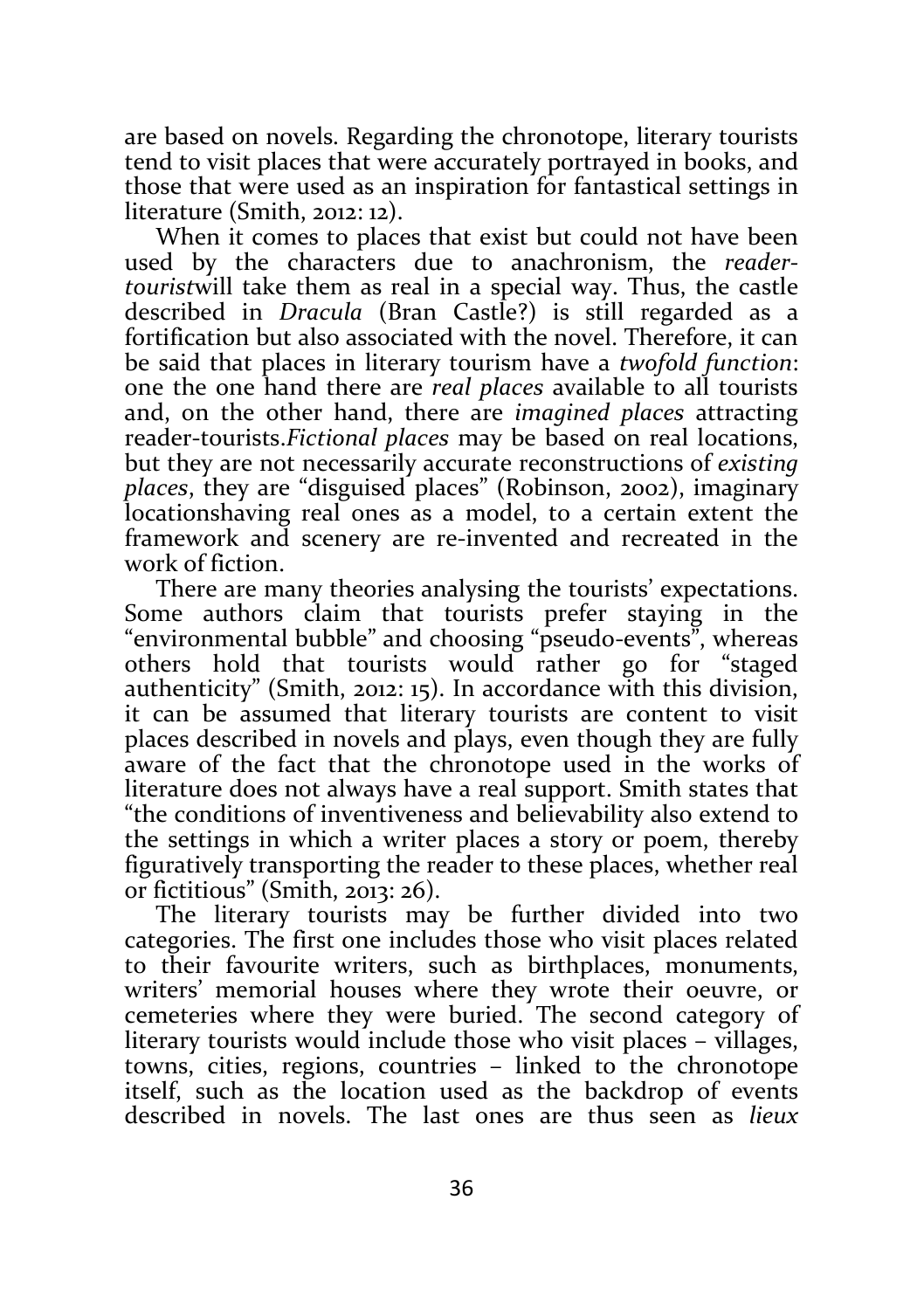d'imagination (places in the imagination), used as tourist attractions or landmarks (Smith, 2013: 31).

As mentioned above, literary tourism has not yet received its due attention, and it might be said that literary tourists are theflâneurs wandering aimlessly in bookshops, searching for references in vain. Apart from city guide books that may occasionally include descriptions of recommended places of interest for book-lovers, there are just few guide books available that target literary tourists exclusively such asNovel Destinations:Literary Landmarks from Jane Austen's Bath to Ernest Hemingway's KeyWest by Shannon McKenna Schmidt. Another fine example is The Oxford Guide to Literary Britain and Ireland by Daniel Hahn and Nicolas Robins. More information is to be found on the web pages that offer guided trails for the literati, for example: https://britmovietours.com/.

#### 6. Literary tourists

Literary tourists in the narrower sense may be considered as people with particular interest in literature who

"are prepared to travel long distances to experience places linked with writers of prose, drama or poetry (…). Literary pilgrims in this sense are well educated tourists, versed in the classics and with the cultural capital to appreciate and understand this form of heritage" (Herbert, 2001: 313).

The majority of visitors to literary places are not "literary pilgrims" in the narrow sense. Most of them are people generally interested in the cultural heritage of a place who visit other landmarks of cultural interest along with literary heritage sites. Very often they are holidaymakers in the area who wish to complement their visit with an outstanding experience that is both educational and entertaining (Herbert, 2001: 325, 326).

General interest in cultural heritage sites in a particular area, spending a holiday nearby, school trips and excursions or event tourism are thus the more significant driving force behind visits to places of literary interest than in-depth knowledge of appreciation of the author, which would be a characteristic of "real" fans. It is worth noticing that the main reasons for visiting a particular literary heritage location may vary from site to site as well as the perception of the visitors.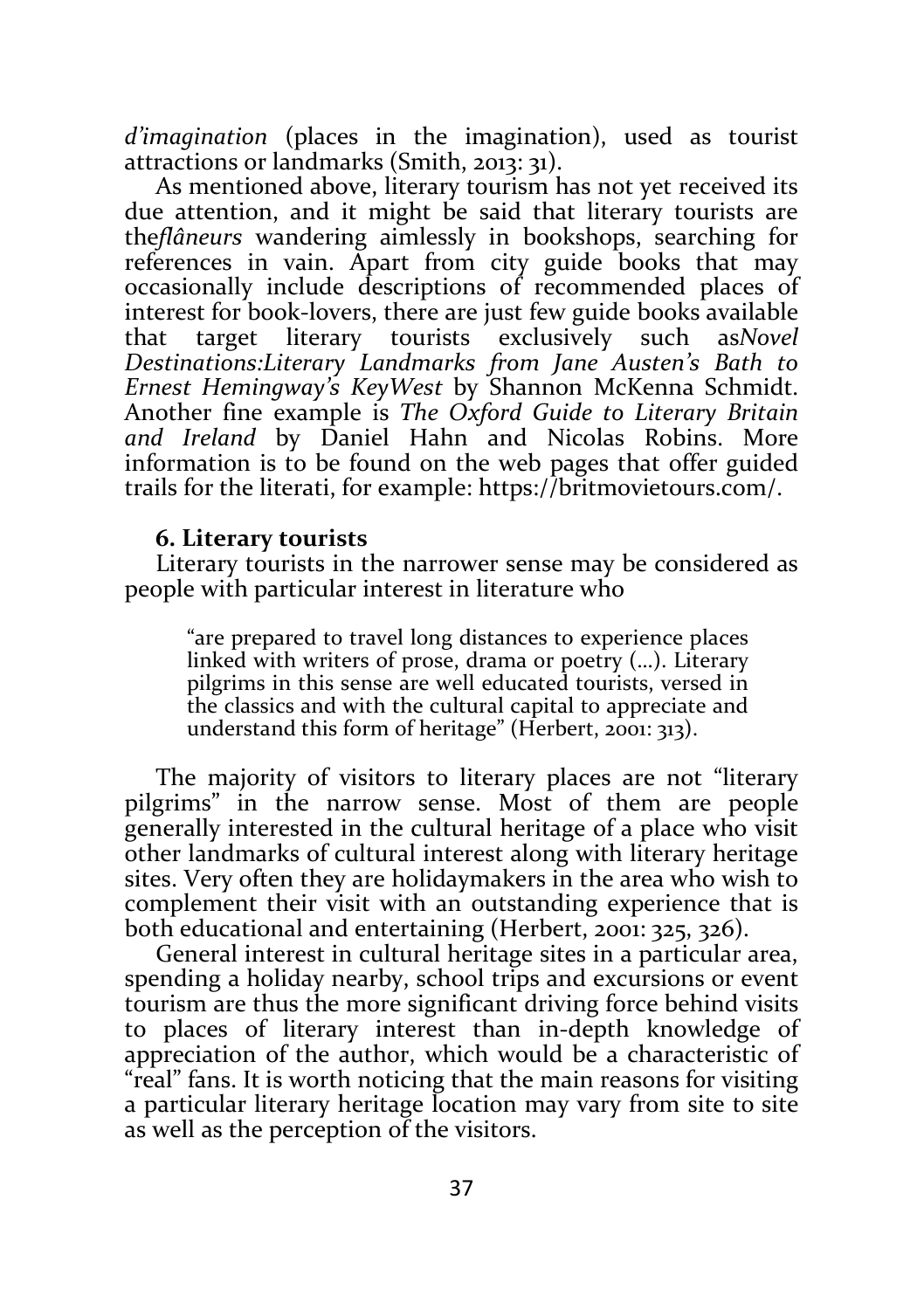### 7. Features of a literary place as a tourist attraction

There are many facets of a literary place that must be taken into account while assessing it as a tourist attraction (Herbert, 2001).

The value of a literary place certainly depends on the importance and fame of the author, so marketing the author can increase the number of visitors to the place which explains why films popularize a particular writer matter so much for the rise in popularity of the literary site.

The attractiveness of the framework, comprising the features of natural scenery (mountains, rivers, lakes etc.) as well as a layout created by the tourism developers (thematic hotels, parks, festivals, etc.) is also really important for the visitors' perception and evaluation of a literary place.

The role of the tour guide is also indispensable. His skills, enthusiasm and in-depth knowledge are crucial at literary sites. Relatively short quotations are also a must in a tour guide's speech on literary sites. In this context, the quality of the presentation of an author is also an issue of great importance especially because certain trivialization and simplification of the writer and his work may happen in the course of popularization of a literary place. This is particularly obvious in case of festivals and souvenirs, meaning that the current rising number of visitors attending an event or the quantity of souvenirs sold may not correspond to the level of quality and authenticity of the presentation of authors and their work (Curtis, 2008: 10, 23).

The positioning of a literary place in the media, including availability and quality of information and the way it is presented on websites can determine the attractiveness of the literary place to potential tourists, especially independent travelers (post-tourists).

#### 8. Literary tours

The literarytourismcan refer either to independent travel to literary places or to diferent kinds of organized tours. These tours can be divided into several categories, some of which may partially overlap. Literary tours can be focused on the life of an author, where the author's house(s) along with its surroundings is(are) of particular interest to visitors (Lucian Blaga's memorial house from Lancrăm, Ion Creangă's memorial house –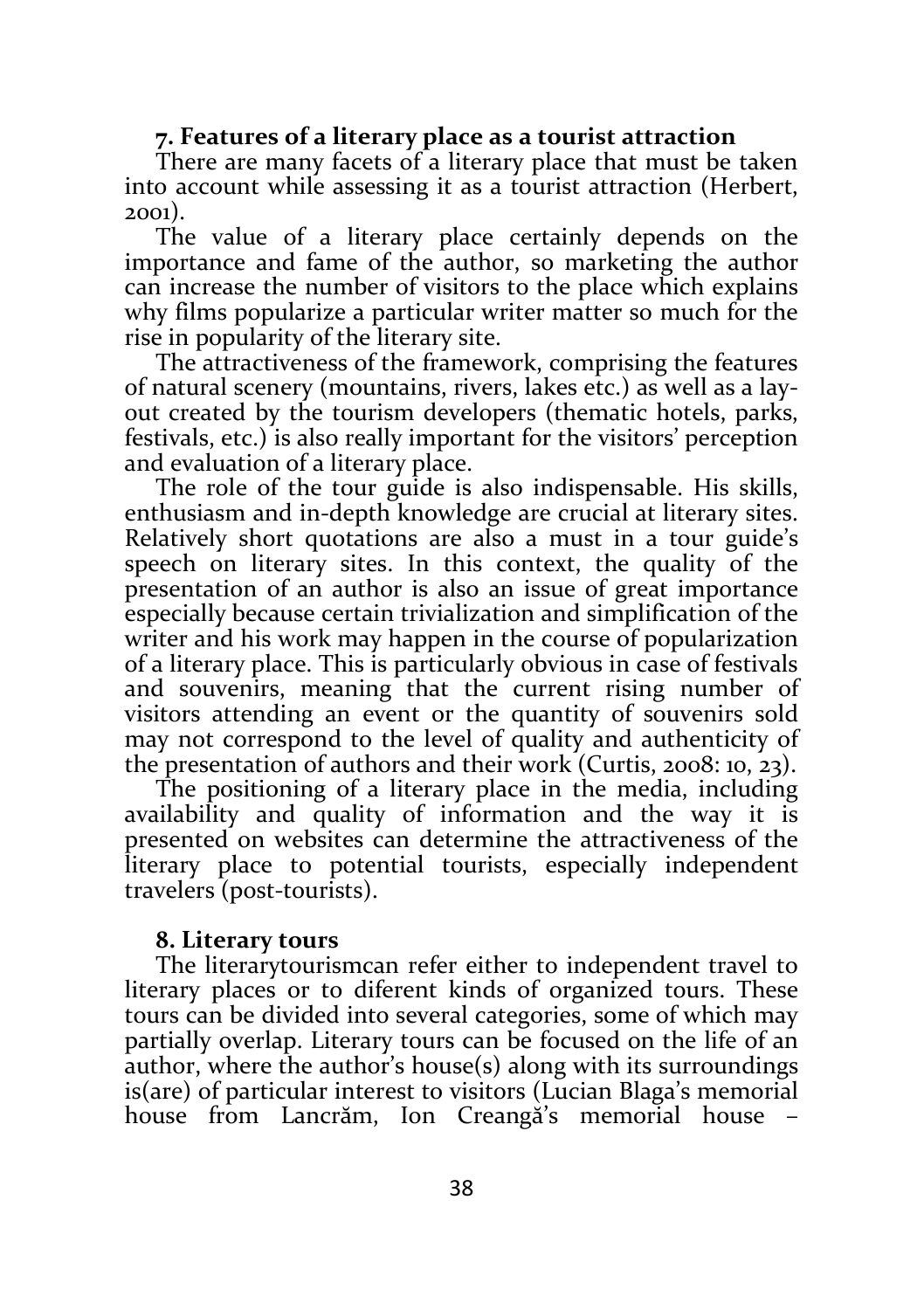surnamed  $bojdeuca<sup>1</sup>$  – from Iași). The same kind of tours can be broadened in the way of linking towns or villages connected with several authors who used to live there (area-based tours). These kind of thematic tours can show the versatility or richness of literary heritage of a place, yet they may be overloaded with information and thus affect the experience of visitors who may prefer to focus on a single author. If a village, town, city (Iași, Botoșani) or region (Transylvania) are particularly rich in famous authors, there is a good option to organize several tours dedicated to groups of authors belonging to the same period or literary style (period-based tours). These tours are especially suitable for capital cities or regional centers where a number of authors used to live in different periods or epochs. Another type of very popular literary tours is the one oriented towards fictional characters or settings types of writing, mainly novels and stories.

Roughly speaking, visiting writers' memorial houses belongs to the category of bio(biblio)graphical tours, but at a closer look, it is very evident that it can easily merge with settingoriented tours, as a writer's travels and his or her house and its surroundings may have inspired some of his or her literary work. Therefore, a part of the appeal of the literary places and landmarks to visitors may be ascribed to the visitors' need to perceive a parallel between a real and fictional world in whichit was mirrored. Sometimes, however, there is no plausible connection between the author's birthplace, his place of living and his life and travel experience and the purpose and framework of his fictional work, but the very discrepancy between these two may be exactly what tourists find particularly interesting, as in the case of Bram Stoker's Dracula.

The literary tourism takes different forms and it can be analyzed in a differentiated way, from even-based tourism, creative writing courses or "pilgrimage" to places where writers lived or died. In this paper, we would like to give an overview and focus on the role of the fictional in creating tourist attractions through the example of one tour related to a famous literary work, namely Bram Stoker's Dracula. This example is employed to look into more intangible aspects of heritage tourism and the ways these aspects play the role in attracting

-

<sup>1</sup> In Romanian.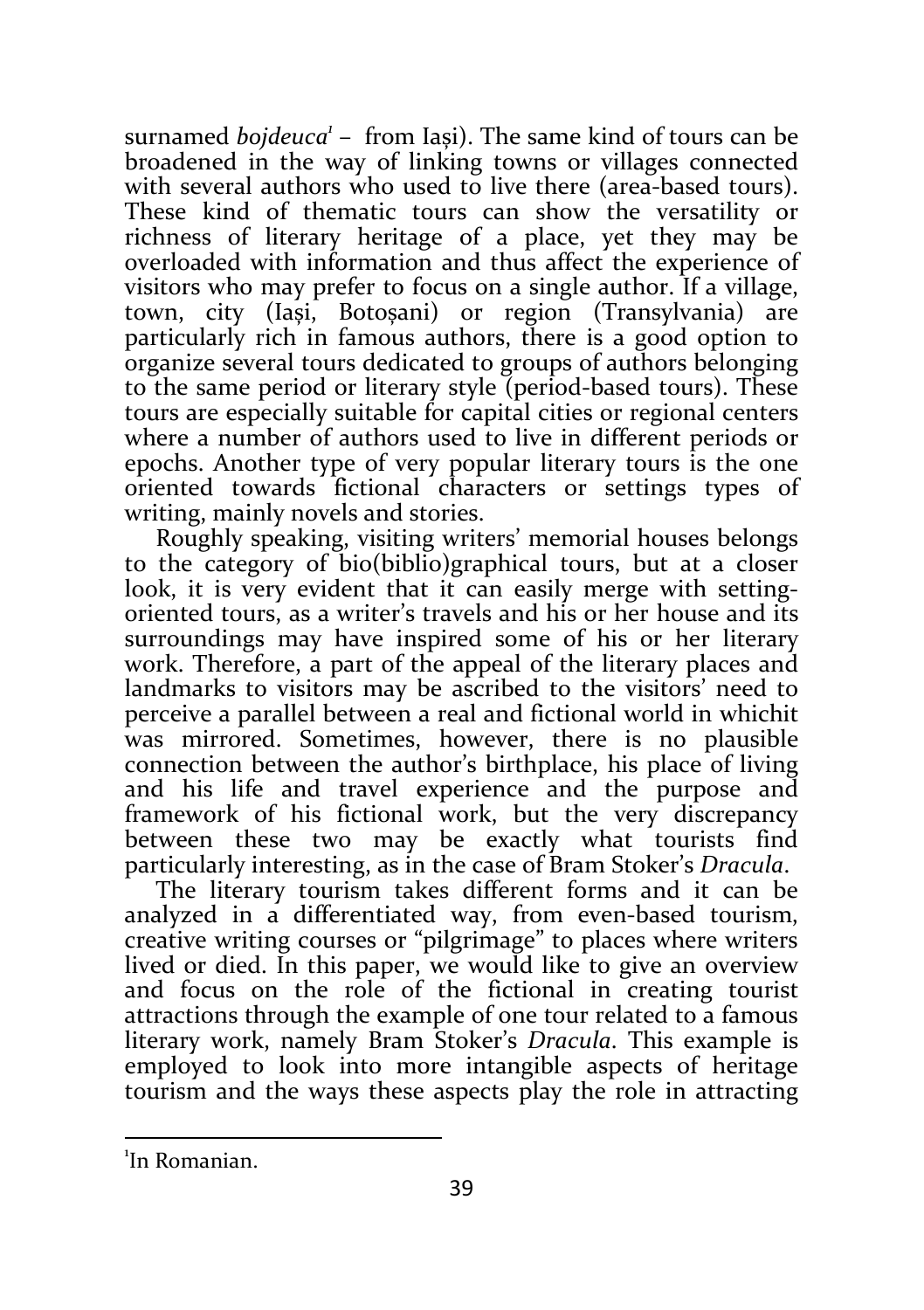the increasing number of tourists/readers. Thus, themed trails in Transylvania blend the region featured in books and films with guides' commentaries that include quotations from literary texts, all together into one tourist product and one example of a literary tour will be examined in what follows.

### 9. Bram Stoker and the Dracula Tour: We seem to be drifting into unknown places and unknown ways<sup>2</sup>

The Dracula Tour to Transylvania and the mysterious Carpathian Mountains became increasingly popular. The itinerary entails visiting several different notorious places of tourist interest, i.e. Sighișoara, the most preserved medieval place in Romania and the only inhabited one, where Vlad Tepeș<sup>3</sup>, alleged Dracula mostly by a non-historical error, was born în 1431, then the Brașov centre and the Bran Castle where Vlad Țepeș was imprisoned. Thematically, Transylvania tours are mostly organized during the fall and the time of Halloween, which is interestingly enough and it was examined within the scope of dark tourism. All these facts once again indicate a complete postmodernist reconstruction/deconstruction of existing places, they are "disguised places" (Robinson, 2002), where again and again the factual and fictional intertwine. Most probably, the real geography and the fantastical geographies – combined –, of Transylvania, as a remote, wild and exotic place with bizarre characters spur the imagination of the avid travelers.

In Places of the Imagination, Reijnders (2011: 243) stated that many Dracula tourists were drawn to the story "because of its dark-romantic mix of eroticism and violence" – reminding their "inner experience". Naturally, the feeling has been evoked ever since Romanticism, when the idea that ugliness and beauty create one perfect wholewas stated. It is also associated with the Gothic, characterized by twilight, horror, haunted castles, decay, strange creatures and overpowering landscape. Therefore, the inspiration for modern-day travelers to Transylvania can be traced back to the romantic work of

-

<sup>&</sup>lt;sup>2</sup>Stoker, B. Dracula, Oxford: Oxford University Press (1998), p. 357.

<sup>3</sup>Vlad Țepeș, Vlad Dracul (in Romanian) or Vlad the Impaler (1431- 1476)was a Prince of Wallachia, well-known in Romania's national history as very cruel and bloody but the most righteous. See http://www.bran-castle.com/history.html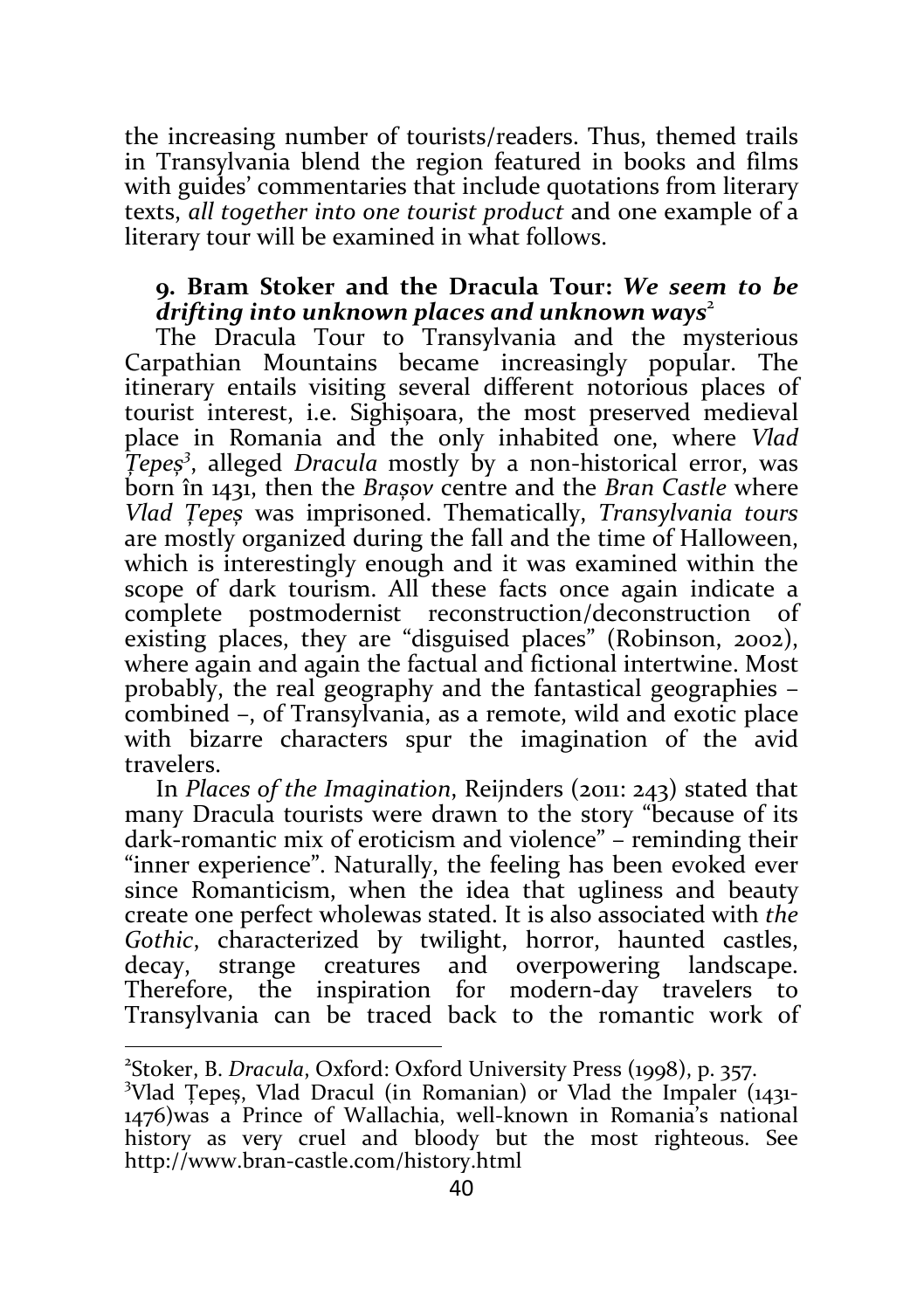Abraham "Bram" Stoker – Dracula. His Gothic novel itself is a perfect example of reinventing spaces, because even though the author travelled immensely, he never visited Eastern Europe, the framework for his masterpiece.

Consequently, Romanticism is characterized through another important trait, Western perception and imagery of the East as exotic, wild, irrational and unrestraint.<sup>4</sup> Additionally, the Romanticism introduced legends, myths and folkloristic elements into the tales despite the fact that frequently these elements were not necessarily authentic, but rather invented and false. Such is the story created by Stoker who relied on Ármin Vámbéry's<sup>5</sup> knowledge on Transylvanian culture and studied European folklore, mythological stories of vampires, as well as the Romanian history where he encountered the name and figure of Vlad Țepeș, wrongfully associated with the character of Dracula. This fact only emphasized the problem of reconciling the *fictional* with the *factual* as well as links between time and spaces/places, Vlad the Impaler being the prince of Wallachia and the fictional Dracula entirely associated with Transylvania.

Furthermore, the character that suffers from the the curse of immortality and sucks human blood was not only built on legends and Stoker's novel it was again recreated in popular culture<sup>6</sup>, one of the most famous ones in undoubtedly Francis Coppola's adaptation of Dracula in 1992.

Regarding mass tourism, it can be clearly perceived that that prevailing atmosphere around the rudimental Bran Castle is far from creating the effect of creepy and horror. Contrary to the ingrained idea, the atmosphere is rather Disneylandesque.<sup>7</sup> In

-

Brasov Brasov County Central Romania Transylvania.html.

<sup>4</sup>For example, detailed references to the idea of Western fictionalization of the East can be found in Vesna Goldsworthy's Inventing Ruritania: The Imperialism of the Imagination.

<sup>5</sup>Hungarian writer and traveller, there are a few allusions to him throughout the novel in a character of Professor Van Helsing. He is depicted as a mysterious expert in Transylvania's culture.

<sup>6</sup>There were and are numerous film and stage adaptations, short stories, cartoons for children, comics, video games, TV series all associated with the legend on Dracula.

<sup>7</sup>See http://www.tripadvisor.com/ShowUserReviews-g295394-d318167 r131504102-Bran\_Castle\_Dracula\_s\_Castle-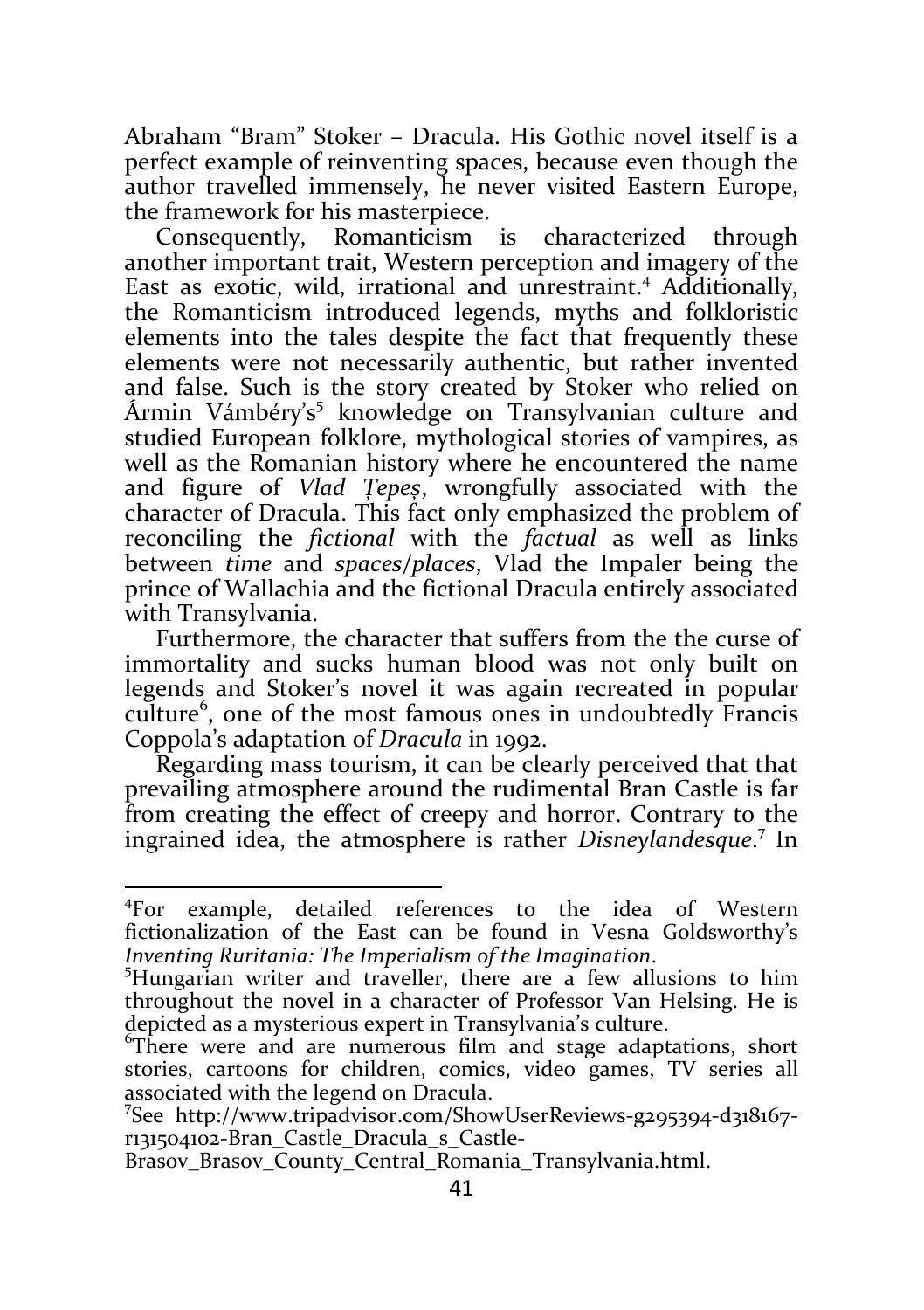the foothills of the castle, there is a market selling kitschy souvenirs and products, all inspired by the legend about count Dracula, i.e. exquisite wines are better sold as Trueblood, Vampire, Dracula, Chateau du Vampire Midnight Rendezvous, etc. Along with all this, there were governamental initiatives to create a Dracula Park<sup>8</sup> hoping to stimulate inbound mass tourism in Romania.

### 10. Conclusion

 $\overline{a}$ 

The reconstruction of spaces through time and literary imagination is evidently reflected in tourist experience and various tourist practices and products. Literary tourism as such can be differentiated at so many levels, in terms of links with the authors and their works of fiction, as a cultural pilgrimage, as event-based tourism or educational tourism. The basic reason for travelling beyond pages can be explained through a desire for escapism or simply a frivolous materialistic and consumerist pleasure. The postmodern traveler/reader flocks to the places of interest that were first imaginatively constructed as archetypes of love, life, death, wisdom, good and evil. These places, these chronotopes, are consequently sought and found in reality independently from the factual or historical truth.

In the above analysis, we exemplified the paradigm of perceived, conceived and lived spaces, as well as the dialectic relations between high-brow and popular culture. Herbert rightly suggested "there is a merging of the real and the imagined that gives such places special meaning" (Herbert, 2001: 314) and that can be employed to instill the impulse to pursue our fantasies. So, we wanted to emphasize the fact that spaces should be regarded as unfixed, extended and transformed.

Transylvania most probably does need its legendary and phantasmagorical aura to flourish as a tourist destination. The panoply of cultural tourist attractions may certify its vocation for tourism, independently of the all too frequent association with condemnable make-believe which is parallel to the territorial reality. Of course, we do not deny the great

<sup>&</sup>lt;sup>8</sup>The Dracula (theme) Park was a project of the Romanian government, initiated in 2001 by Dan Matei Agathon, ex-Minister of Tourism. The project was a notorious failure.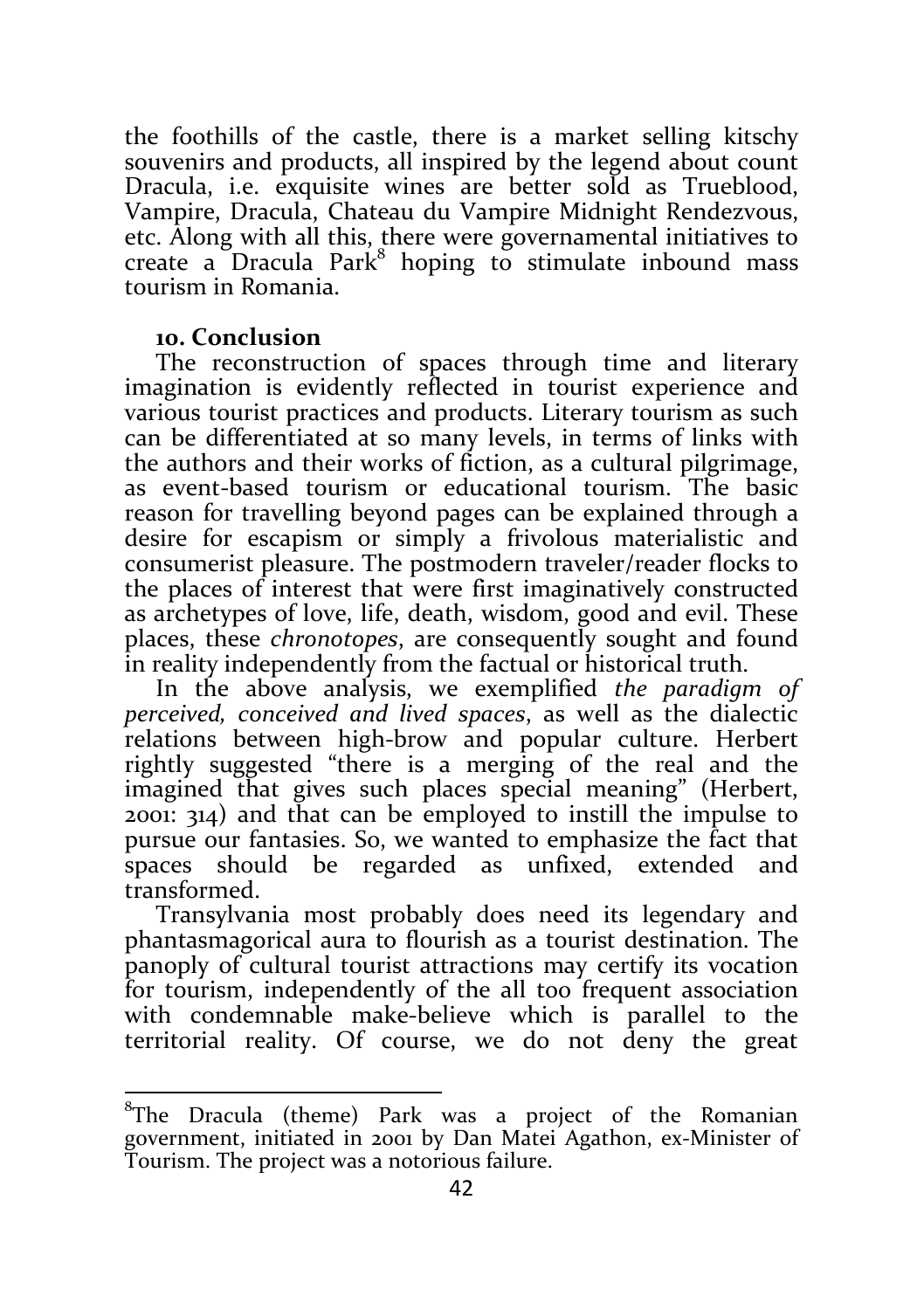importance of the fictional, mythical/legendary component in attracting tourists, not only in Transylvania, but anywhere else in the world. For that purpose, we consider that a viable alternative likely to be offered in opposition to the improbable and vain attempts at dissociating the "despotic" image of Dracula, the Transylvanian vampire – who often even coincides with the imagery of the region – from the external tourismoriented imagery of Transylvania, would be to recover it from the point of view of folklore, a step that would legitimize it, would fortify the autochthonous element in it, identifying Dracula with characters acknowledged by the Romanian rural collective mind-set.

#### References:

- Bakhtin, M. M. (1981). The Dialogic Imagination, Austin: University of Texas Press.
- Benjamin, W. (1968). Illuminations, New York: Schocken Books.
- Boner, C. (1865). Transylvania: Its Products and its People, Longmans, Green, Reader and Dyer, London.
- Ciangă, N. (2007). România. Geografia turismului (Romania. The Geography of Tourism), Edit. Presa Universitară Clujeană, Cluj-Napoca.
- Curtis, A. (2008). Literature and Tourism. An Honors Thesis (HONRS 499). Ball State University, Indiana.
- De Certeau, M. (1984). The Practice of Everyday Life, Berkley: University of California Press.
- Douglas, N. et al. (ed.). (2001). Special Interest Tourism. Milton: John Wiley and Sons Australia Ltd.
- Goldsworthy, V. (Inventing Ruritania The Imperialism of the Imagination, London: Hurst & Co.
- Herbert, D. (2001). Literary places, tourism and the heritage experience. In Annals of Tourism Research, Vol. 28, No 2 (312- 333).
- Hoppen, A. et al. (2014). Literary Tourism: Opportunities and Challenges for the Marketing and Branding of Destinations? In: Journal of Destination Marketing and Management.
- Jafari, J. (2000). Encyclopedia of Tourism, Routledge: London.
- Lefebvre, H. (1991). The Production of Space, Oxford: Blackwell.
- Pop, P. Gr. (1997). România. Cadru geografic unitar (Romania. Unitary Geographical Framework), inIstoria României. Transilvania, vol. I, pag. 5-62, Edit. Societății Cultural-Stiințifice "George Barițiu", Cluj-Napoca.
- Porumb-Ghiurco, C.-G. (2010). Castelele și conacele din județul Sălaj (reședințele nobiliare): componentă cultural-turistică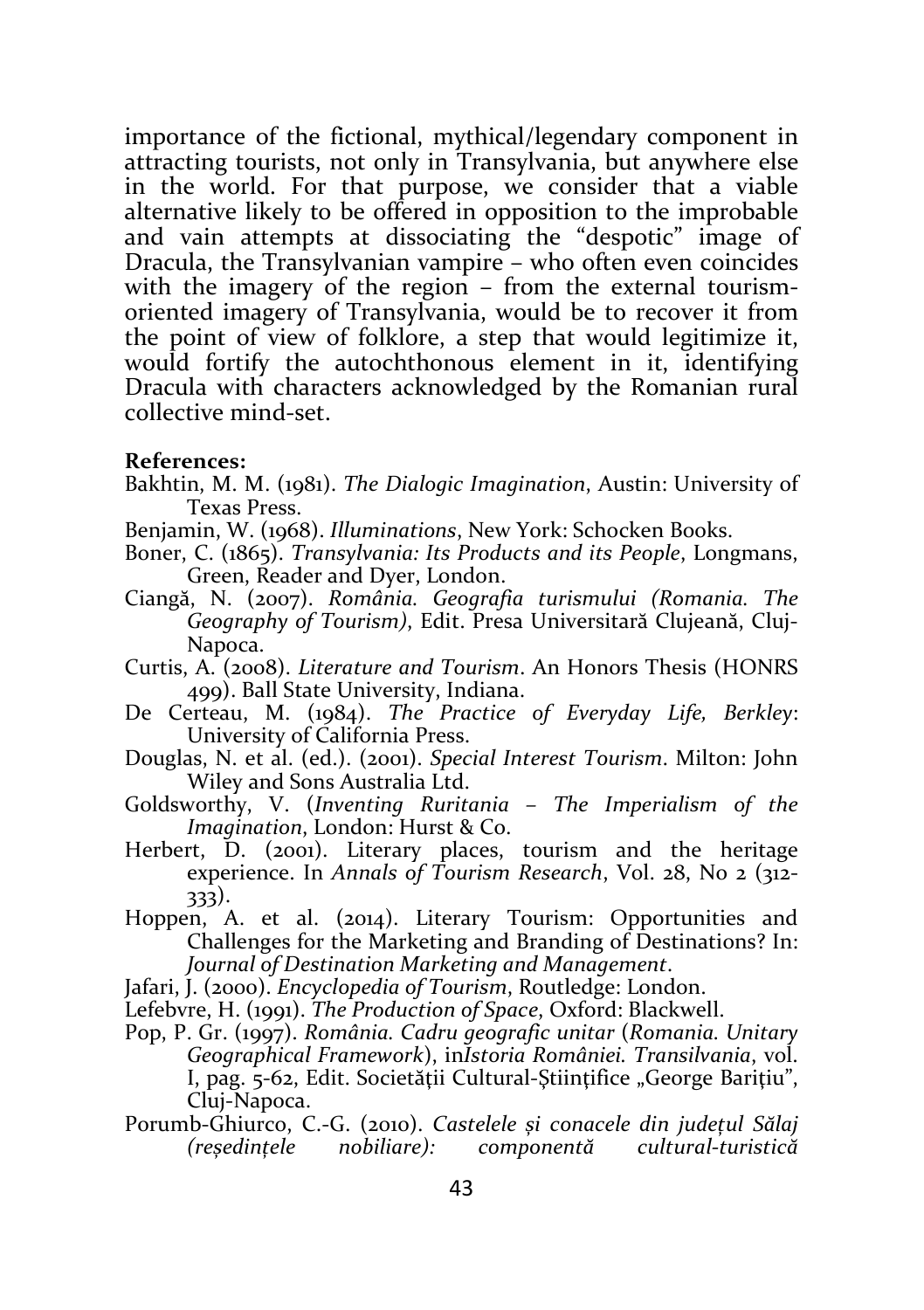reprezentativă (Castels and Manors from the Sălaj County (Aristocratic Residences): Cultural and Tourist Representative Component), graduation thesis, Faculty of Geography, "Babeș-Bolyai" University, Cluj-Napoca.

- Porumb-Ghiurco, C.-G. (2012). Municipiul Cluj-Napoca: potențială capitală culturală europeană în anul 2021. Rolul turismului în acest demers (Cluj-Napoca: The Potential European Capital of Culture in the Year 2021. The Role of the Tourism in this Context), dissertation thesis, Faculty of Geography, "Babeș-Bolyai" University, Cluj-Napoca.
- Porumb-Ghiurco, C.-G. (2014). The Tourist Image of Transylvania: from Fiction to Reality. In Thematic Tourism in a Global Environment: Advantages, Challenges and Future Developments, Conference Proceedings (799-811), BITCO, College of Tourism, Belgrade.
- Robinson, M. and Andersen, H. C. (eds) (2002) Literature and Tourism: Reading and Writing Tourism Texts, London: Continuum.
- Reijnders, S. (2011). Places of the Imagination: Media, Tourism, Culture, Farnham: Ashgate.
- Selwyn, Tom, ed. (1996). The Tourist Image: Myths and myth making in tourism. Chichester: Wiley.
- Smith, Y. (2012) Literary Tourism as a Developing Genre: South Africa's Potential, University of Pretoria: Magister Paper.

Stoker, B. (1998). Dracula, Oxford: Oxford University Press.

Watson, N. J. (ed) (2009). Literary Tourism and Nineteenth Century Culture, Basingstoke: Palgrave Macmillan.

#### Webography:

https://britmovietours.com/

http://www.bran-castle.com/history.html

http://www.tripadvisor.com/...

http://humangeographies.org.ro/articles/22/Light.pdf